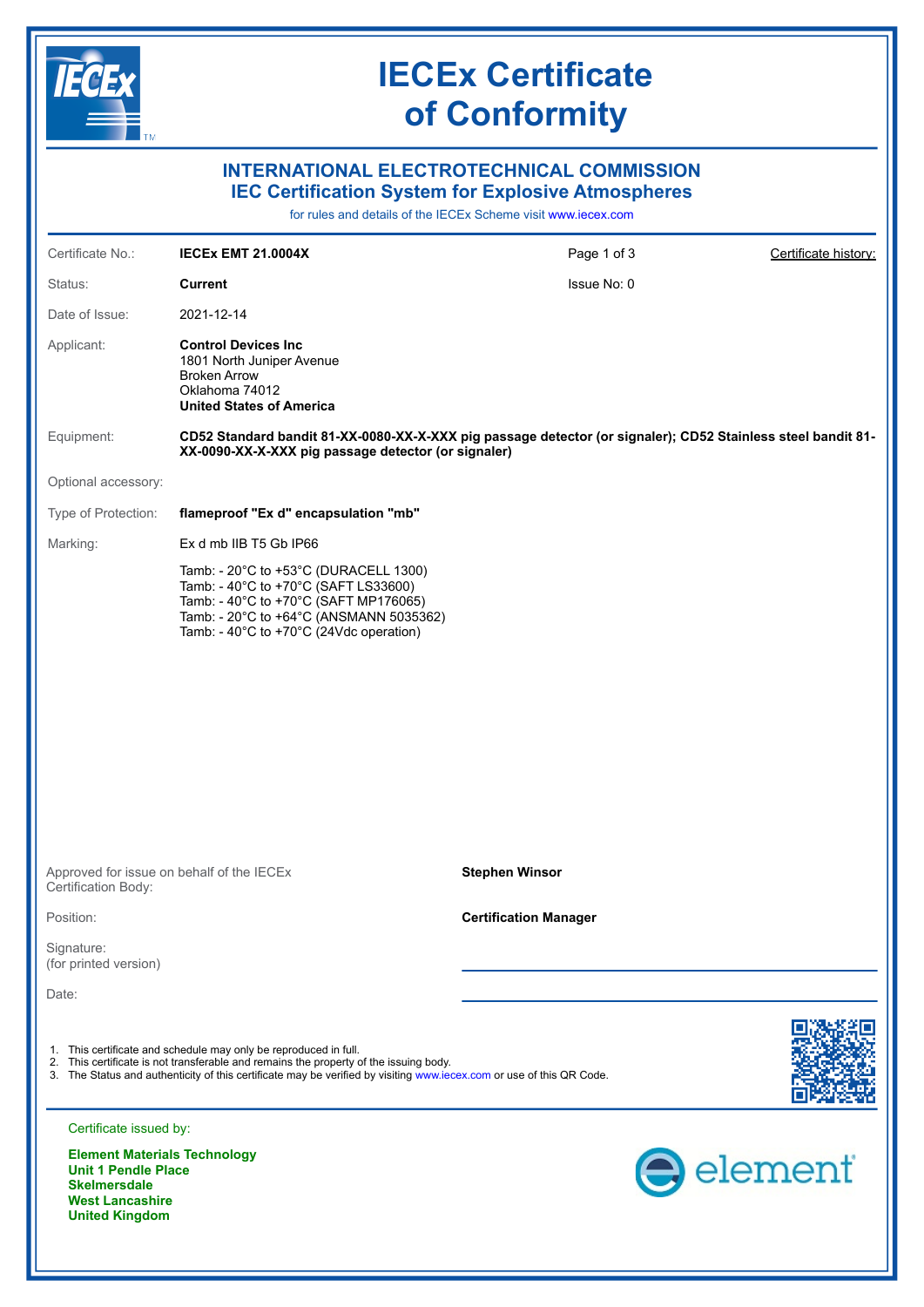|                                                                                                                                                                                                                                                                                                                                                                                                                                                                                                          | <b>IECEx Certificate</b><br>of Conformity                                                                                            |                                                                                                       |                                                |  |  |
|----------------------------------------------------------------------------------------------------------------------------------------------------------------------------------------------------------------------------------------------------------------------------------------------------------------------------------------------------------------------------------------------------------------------------------------------------------------------------------------------------------|--------------------------------------------------------------------------------------------------------------------------------------|-------------------------------------------------------------------------------------------------------|------------------------------------------------|--|--|
| Certificate No.:                                                                                                                                                                                                                                                                                                                                                                                                                                                                                         | <b>IECEX EMT 21.0004X</b>                                                                                                            | Page 2 of 3                                                                                           |                                                |  |  |
| Date of issue:                                                                                                                                                                                                                                                                                                                                                                                                                                                                                           | 2021-12-14                                                                                                                           | Issue No: 0                                                                                           |                                                |  |  |
| Manufacturer:                                                                                                                                                                                                                                                                                                                                                                                                                                                                                            | <b>Control Devices Inc.</b><br>1801 North Juniper Avenue<br><b>Broken Arrow</b><br>Oklahoma 74012<br><b>United States of America</b> |                                                                                                       |                                                |  |  |
| Additional<br>manufacturing<br>locations:                                                                                                                                                                                                                                                                                                                                                                                                                                                                |                                                                                                                                      |                                                                                                       |                                                |  |  |
| This certificate is issued as verification that a sample(s), representative of production, was assessed and tested and found to comply with the<br>IEC Standard list below and that the manufacturer's quality system, relating to the Ex products covered by this certificate, was assessed and<br>found to comply with the IECEx Quality system requirements. This certificate is granted subject to the conditions as set out in IECEx Scheme<br>Rules, IECEx 02 and Operational Documents as amended |                                                                                                                                      |                                                                                                       |                                                |  |  |
| <b>STANDARDS :</b><br>The equipment and any acceptable variations to it specified in the schedule of this certificate and the identified documents, was found<br>to comply with the following standards                                                                                                                                                                                                                                                                                                  |                                                                                                                                      |                                                                                                       |                                                |  |  |
| IEC 60079-0:2011<br>Edition:6.0                                                                                                                                                                                                                                                                                                                                                                                                                                                                          | Explosive atmospheres - Part 0: General requirements                                                                                 |                                                                                                       |                                                |  |  |
| Edition:6                                                                                                                                                                                                                                                                                                                                                                                                                                                                                                |                                                                                                                                      | IEC 60079-1:2007-04 Explosive atmospheres - Part 1: Equipment protection by flameproof enclosures "d" |                                                |  |  |
| IEC 60079-18:2009<br>Edition:3                                                                                                                                                                                                                                                                                                                                                                                                                                                                           | Explosive atmospheres Part 18: Equipment protection by encapsulation "m"                                                             |                                                                                                       |                                                |  |  |
| This Certificate does not indicate compliance with safety and performance requirements<br>other than those expressly included in the Standards listed above.                                                                                                                                                                                                                                                                                                                                             |                                                                                                                                      |                                                                                                       |                                                |  |  |
| <b>TEST &amp; ASSESSMENT REPORTS:</b><br>A sample(s) of the equipment listed has successfully met the examination and test requirements as recorded in:                                                                                                                                                                                                                                                                                                                                                  |                                                                                                                                      |                                                                                                       |                                                |  |  |
| Test Reports:                                                                                                                                                                                                                                                                                                                                                                                                                                                                                            |                                                                                                                                      |                                                                                                       |                                                |  |  |
| CA/CSA/ExTR13.0045/00<br>CA/CSA/ExTR13.0045/03<br>GB/EMT/ExTR21.0001/00                                                                                                                                                                                                                                                                                                                                                                                                                                  |                                                                                                                                      | CA/CSA/ExTR13.0045/01<br>CA/CSA/ExTR13.0045/04                                                        | CA/CSA/ExTR13.0045/02<br>CA/CSA/ExTR13.0045/05 |  |  |
| <b>Quality Assessment Report:</b>                                                                                                                                                                                                                                                                                                                                                                                                                                                                        |                                                                                                                                      |                                                                                                       |                                                |  |  |
| CA/CSA/QAR12.0002/07                                                                                                                                                                                                                                                                                                                                                                                                                                                                                     |                                                                                                                                      |                                                                                                       |                                                |  |  |
|                                                                                                                                                                                                                                                                                                                                                                                                                                                                                                          |                                                                                                                                      |                                                                                                       |                                                |  |  |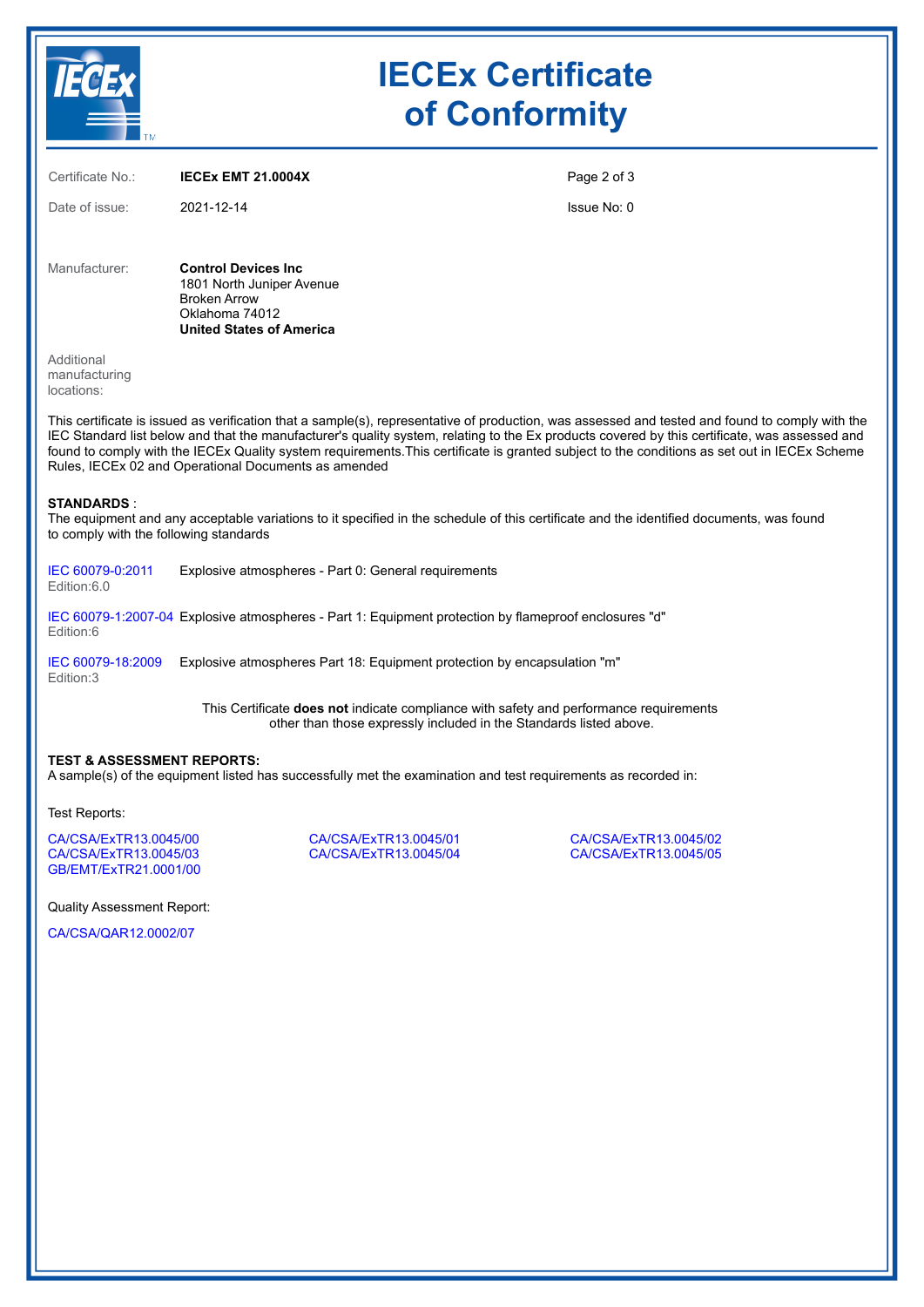

# **IECEx Certificate of Conformity**

Certificate No.: **IECEx EMT 21.0004X**

Date of issue: 2021-12-14

Page 3 of 3

Issue No: 0

#### **EQUIPMENT:**

Equipment and systems covered by this Certificate are as follows:

The CD 52 standard bandit pig passage detector (or signaler) and CD 52 stainless steel bandit pig passage detector (or signaler) are nonintrusive, pig passage indicators. CD 52 standard bandit pig passage detector (or signaler) and CD 52 stainless steel bandit pig passage detector (or signaler) are comprised of an interconnected flameproof (Ex) Electronics Enclosure, Ex d Conduit Sealing Fitting, Ex d Unions, Ex d Outlet Body (Junction Box) and coupler to the Antenna pipe which is fully encapsulated.

The main electronics assembly is comprised of (Passage Information) LCD display (Display Board) and Low voltage circuitry installed ( incorporating 4 PCBs – Heater Thermostat Switch Board, Heater Board, User Board and PC Board ), housed in an Adalet (XIHLDGCX) Flameproof enclosure. The device can be supplied by a 24 Vdc power supply (connection supplied through terminal strip mounted in the Ex Outlet Box) or batteries housed in the Adalet Ex enclosure. Installed in the completely potted Pipe Mounting assembly are two Magnetic Transmitters that emit an electric field or two permanent magnets.

The CD 52 standard bandit pig passage detector (or signaler) has an aluminium alloy antenna base and 2 x 3/4" reducing fitting and the CD52 stainless steel bandit pig passage detector (or signaler) has a stainless steel antenna base and 2 x 3/4" reducing fitting.

The CD 52 standard bandit pig passage detector (or signaler) and the CD 52 stainless steel bandit pig passage detector (or signaler) have two operations 24 VDC, and Battery and each operation has different operation temperature ranges.

Only product numbers 81-05-0080 and 81-05-0090 have been assessed. The manufacturer has confirmed there will be no changes to the product, but only cosmetic changes for customer orders (customer name label on display face) which will constitute part number change to 81-XX-0080 or 81-XX-0090.

Ratings:

24 Vdc; 0.029A (29mA); 0.70 Watts

24 Vdc; 0.065A (65mA); 1.6 Watts - 4-20mA Output Option

3 V; 0.0009A (0.9mA); 0.0027 Watts – DURACELL PC1300

2.4 V; 0.0008A (0.8mA); 0.0019 Watts – ANSMANN 5035362

3.6 V; 0.0006A (0.6mA); 0.0022 Watts – SAFT LS33600

3.65 V; 0.0005A (0.5mA); 0.0018 Watts – SAFT MP176065

| Supply type     | <b>Ambient range</b>               |  |  |
|-----------------|------------------------------------|--|--|
| <b>External</b> | $-40^{\circ}$ C to $+70^{\circ}$ C |  |  |
| Duracell PC1300 | $-20^{\circ}$ C to $+53^{\circ}$ C |  |  |
| Ansmann 5035362 | $-20^{\circ}$ C to $+64^{\circ}$ C |  |  |
| SAFT LS33600    | $-40^{\circ}$ C to $+70^{\circ}$ C |  |  |
| SAFT MP176065   | $-40^{\circ}$ C to $+70^{\circ}$ C |  |  |

#### **SPECIFIC CONDITIONS OF USE: YES as shown below:**

1. The integral cable between the junction boxes/enclosures shall be effectively clamped to prevent pulling or twisting.

**Annex:**

[Annex to IECEx EMT 21.0004X.pdf](https://www.iecex-certs.com/#/deliverables/CERT/53406/view)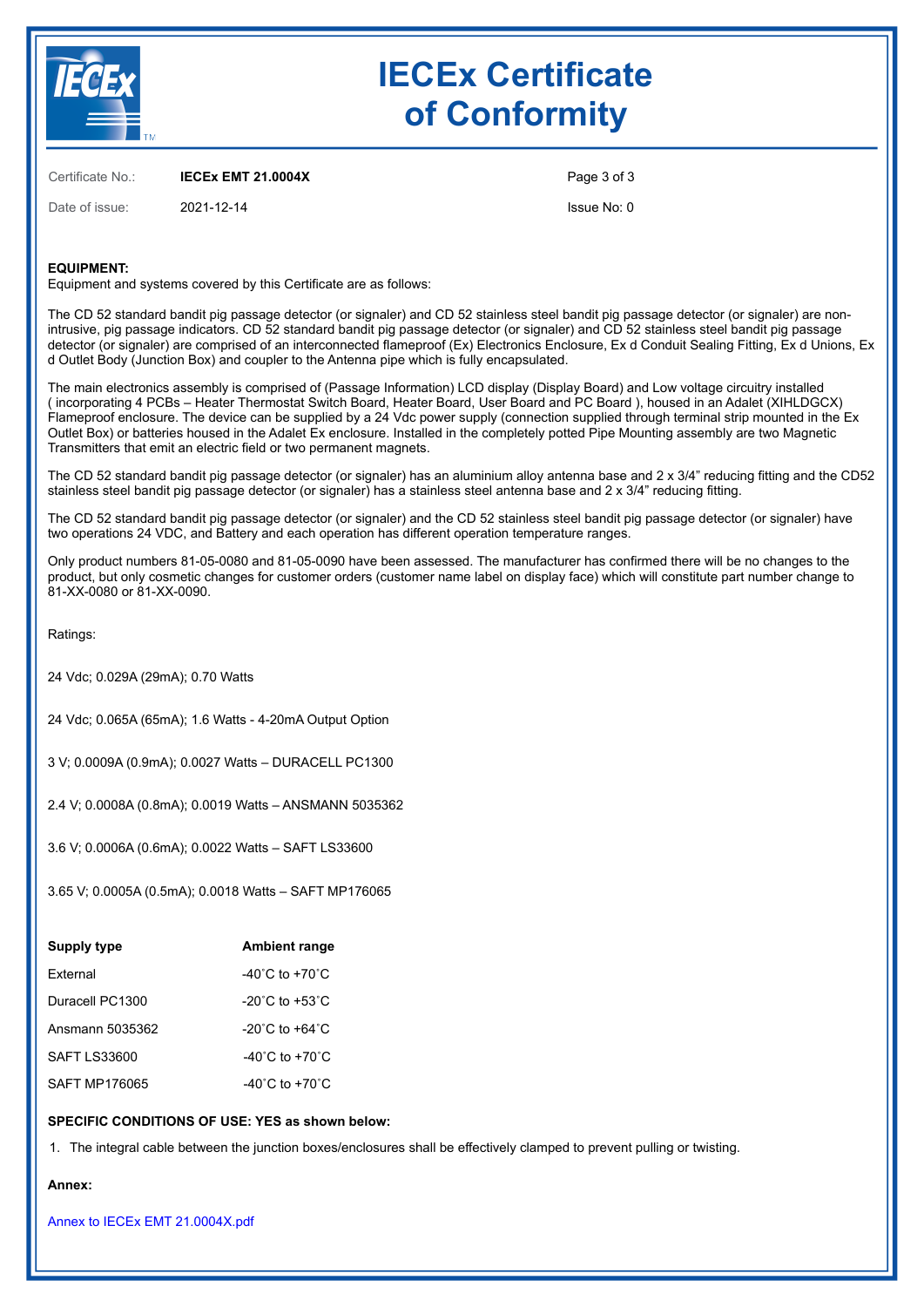

### **Annex to IECEx Certificate of Conformity IECEx EMT 21.0004X issue 0**

| <b>Temperature ranges</b>                                                                                                                                                                                                                                                                                                                                                                                                                                                                                                                                                                                                                                                                                         |                                                                                  |  |  |  |  |
|-------------------------------------------------------------------------------------------------------------------------------------------------------------------------------------------------------------------------------------------------------------------------------------------------------------------------------------------------------------------------------------------------------------------------------------------------------------------------------------------------------------------------------------------------------------------------------------------------------------------------------------------------------------------------------------------------------------------|----------------------------------------------------------------------------------|--|--|--|--|
| <b>Ratings</b>                                                                                                                                                                                                                                                                                                                                                                                                                                                                                                                                                                                                                                                                                                    | <b>Ambient temperature</b>                                                       |  |  |  |  |
| 24 Vdc; 0.029A (29mA); 0.70 Watts                                                                                                                                                                                                                                                                                                                                                                                                                                                                                                                                                                                                                                                                                 |                                                                                  |  |  |  |  |
| 24 Vdc; 0.065A (65mA); 1.6 Watts - 4-20mA Output<br>Option                                                                                                                                                                                                                                                                                                                                                                                                                                                                                                                                                                                                                                                        | $-40^{\circ}$ C to +70 $^{\circ}$ C (24 Vdc OPERATION)                           |  |  |  |  |
| 3 V; 0.0009A (0.9mA); 0.0027 Watts - DURACELL<br>PC1300                                                                                                                                                                                                                                                                                                                                                                                                                                                                                                                                                                                                                                                           | -20°C to +53°C (Duracell 1300 Alkaline battery<br>operation)                     |  |  |  |  |
| 2.4 V; 0.0008A (0.8mA); 0.0019 Watts - ANSMANN<br>5035362                                                                                                                                                                                                                                                                                                                                                                                                                                                                                                                                                                                                                                                         | -20°C to +64°C (Ansmann 5035362 NiMH battery<br>operation)                       |  |  |  |  |
| 3.6 V; 0.0006A (0.6mA); 0.0022 Watts - SAFT<br>LS33600                                                                                                                                                                                                                                                                                                                                                                                                                                                                                                                                                                                                                                                            | $-40^{\circ}$ C to +70 $^{\circ}$ C (SAFT LS 33600 LiSOCI2 battery<br>operation) |  |  |  |  |
| 3.65 V; 0.0005A (0.5mA); 0.0018 Watts - SAFT<br>MP176065                                                                                                                                                                                                                                                                                                                                                                                                                                                                                                                                                                                                                                                          | -40°C to +70°C (SAFT MP176065 Li-lon battery<br>operation)                       |  |  |  |  |
| The part number description is<br>81 - X X - 0080 - X X - X - X X X<br><b>CD52 ATEX RATED BANDIT</b><br><b>LENGTH OF EXTENSION</b><br>SPECIFY LENGTH OF CABLE<br>OR PIPE EXTENSION IN FEET<br>(NOT USED IF NO EXTENSIONS<br><b>OPTION IS SELECTED)</b><br><b>POWER/TEMP OPTIONS</b><br>0 = ALKALINE BATTERIES<br><b>ELECTRONICS OPTIONS</b><br><b>EXTENSIONS</b><br>$A = 24V$<br>$D = 4 - 20$ m A OUTPUT<br>$0 = BASE SIGNALLER$<br>$0 = NO$ EXTENSIONS<br>$H = HEATER$<br>$W = N$ <b>Nimel BATTERIES</b><br>C = EXTENDED WITH CABLE<br>$R =$ REMOTE INDICATOR SYSTEM (R.I.S.)<br>$P = EXTENDED WITH PIPE$<br>$Y = LITHIUM BATTERIES$<br>$J = HEATER + R.I.S.$<br>Z = RECHARGEABLE LI BATTERIES<br>$V = PORTABLE$ |                                                                                  |  |  |  |  |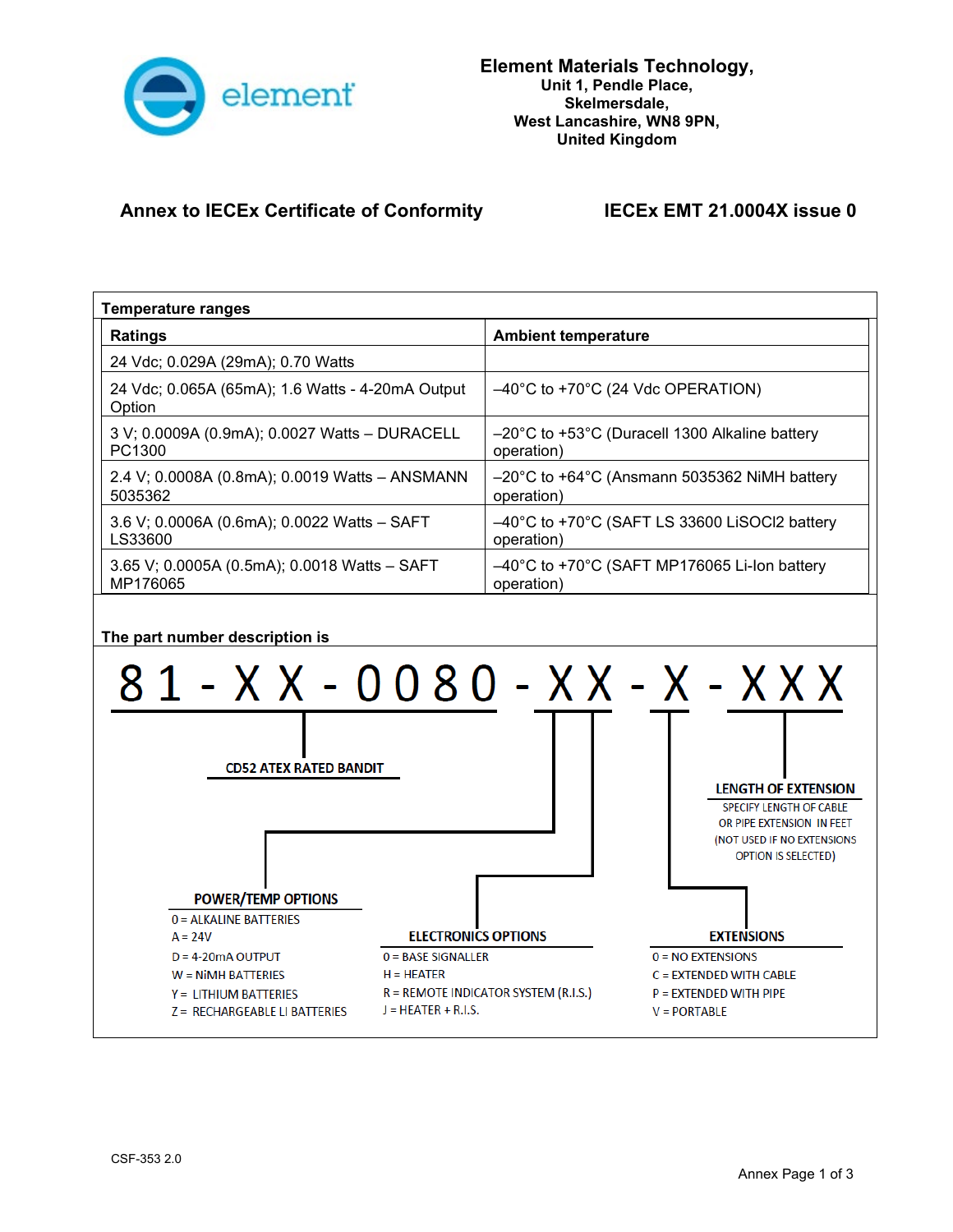

#### **Annex to IECEx Certificate of Conformity IECEx EMT 21.0004X issue 0**



#### **"Special conditions for manufacture"**

1. The integral cable between the junction boxes/enclosures shall be effectively clamped to prevent pulling or twisting.

#### **Routine Tests**

- 1. Each piece of "m" equipment shall be subjected to a visual inspection. No damage shall be evident, such as cracks in the compound, exposure of the encapsulated parts, flaking, inadmissible shrinkage, swelling, and decomposition, failure of adhesion or softening.
- 2. The compound in the antenna shall be subject to a dielectric strength test at 500 Vrms for 1 sec between each circuit and all earthed parts.